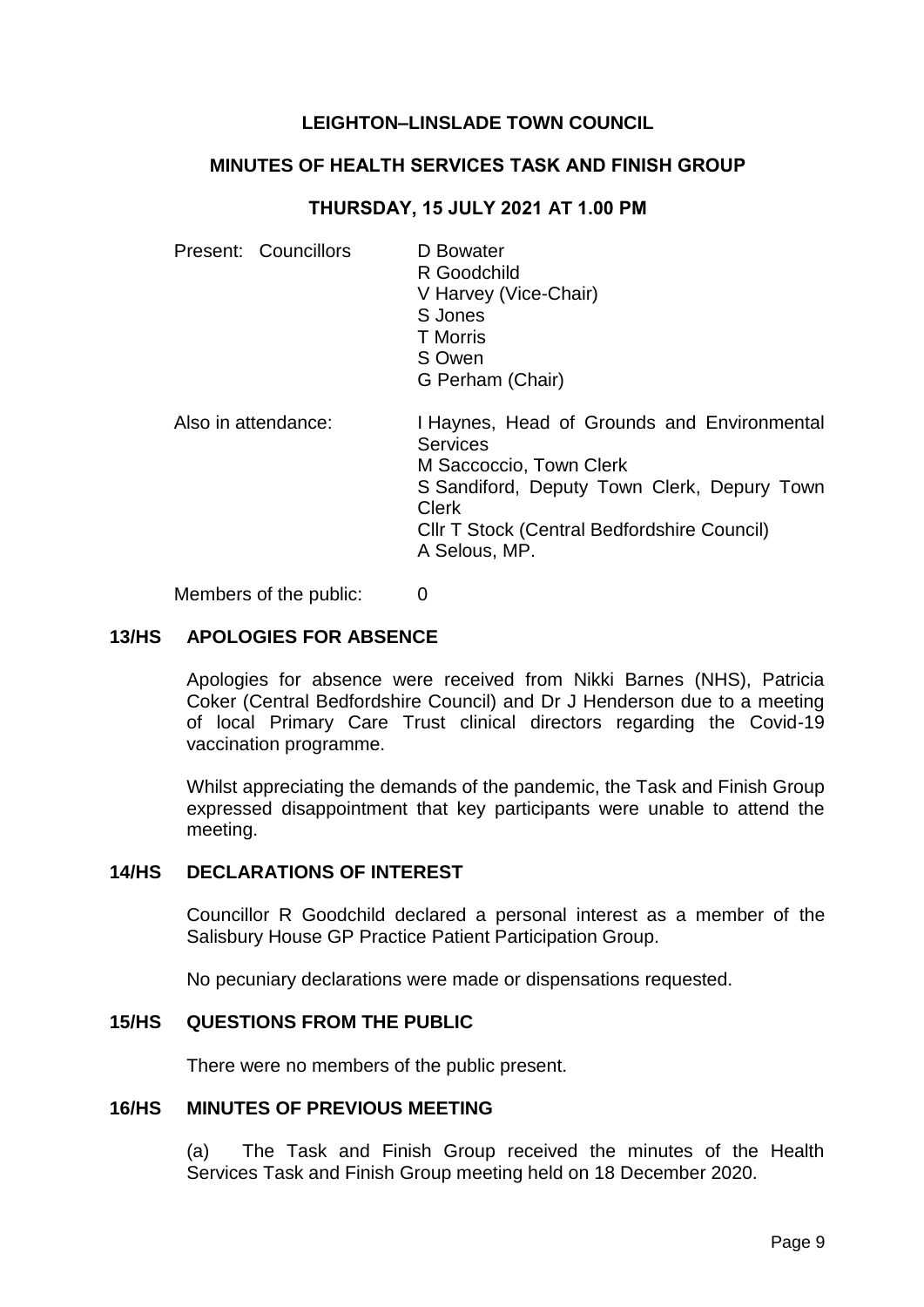# **RESOLVED that the minutes of the Health Services Task and Finish Group meeting held 18 December 2020 be approved as a correct record and were signed accordingly.**

(b) There were no updates to give in respect of the minutes. The Task and Finish Group noted that it had requested sight of the strategic outline case and involvement in the service modelling work. Frustration was expressed at the lack of access to planning processes for the integrated hub project as it was felt that this did not allow elected Members to meet their responsibilities to residents.

It was disappointing that despite the Task and Finish Group having agreed to a later follow-up meeting than had been desired, no interim updates or additional information had been received in the meantime.

# **17/HS CENTRAL BEDFORDSHIRE COUNCIL: INTEGRATED HEALTH AND CARE HUBS UPDATE**

It was agreed that a vote of thanks be sent to Dr J Henderson to pass on to all involved in the Leighton-Linslade Covid-19 vaccination programme which had been so very successful and run extremely well.

## **RESOLVED to request that a formal letter of thanks be sent in respect of the local vaccination programme.**

Town Council officers had sourced and circulated copies of the presentations given to the Central Bedfordshire Health and Wellbeing Board in April 2021 and in July 2021 in respect of the integrated health hub project.

The group noted the information but expressed frustration that these were generic documents regarding Central Bedfordshire and contained very little information specific to Leighton-Linslade.

A query was raised to clarify whether the integrated hub was proposed to be a physical shared building rather than a "virtual hub". A physical site was intended, based on a hub and spoke model, with the GP Practices possibly forming the spokes and providing various services from those locations, in addition to the centralised services to be provided from the hub. The Group supported the development of a physical hub building as it was understood from residents that this was what they expected and wanted.

The location of a possible hub was discussed and it was clarified that although land off Vandyke Road was the current suggested site (having been earmarked for health uses by the developers in the planning applications for the Leighton Buzzard Eastern Urban Extension), no firm decision had yet been made. Access to that site, particularly for non-drivers was raised as a concern. It was felt that a more central location would be preferable and more accessible for residents. Sites including the former Pledge Chairs factory site,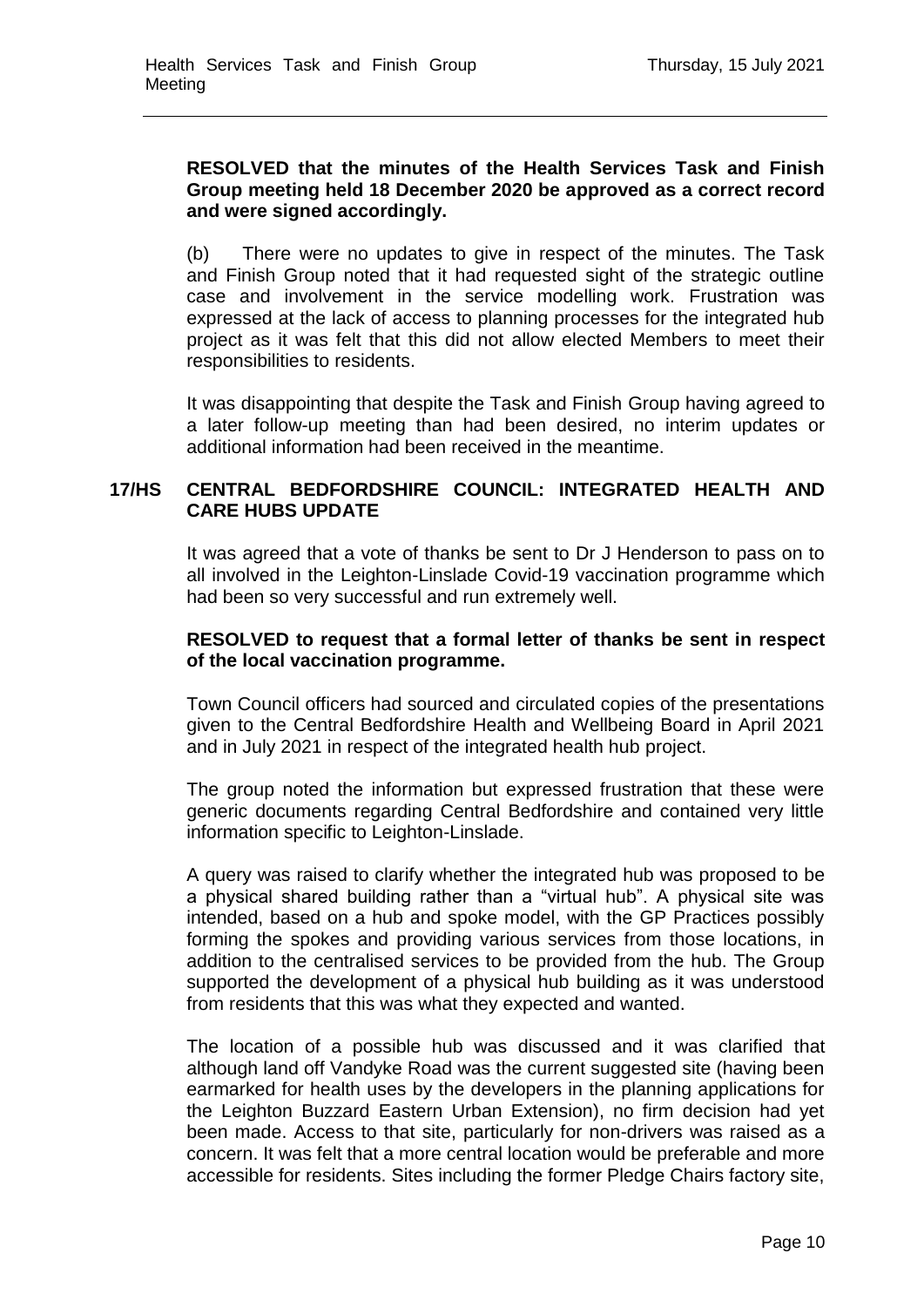land south of the High Street and Bridge Meadow were discussed although it was noted that both sites were subject to planning applications for development. It was suggested that negotiation with developers on the Clipstone Park (planning application CB/11/02827/OUT) site could take place, with a view to using any capital receipts to fund purchase of a more suitable site or indeed the refurbishment of an existing appropriately located building.

The Group was advised that the next step for Leighton-Linslade was development of an outline business case, investigation into funding streams and consultation. It was noted that the Bedfordshire Clinical Commissioning Group was due to become an Integrated Care Service with two Boards, one at strategic level.

It was clarified that the service modelling work, now intended to be undertaken in 2022, would inform which services were needed to be provided from a health hub site and that these services would be specific to Leighton-Linslade. Services could include social care and mental health services, as was the case for the Dunstable hub. Social prescribing was being offered in Dunstable and should also be available for Leighton-Linslade.

The Task and Finish Group expressed frustration that despite being the largest town in Central Bedfordshire and subject to significant housing growth over recent years, the Leighton-Linslade hub would possibly be the last to be delivered. It was noted that initial discussions regarding a shared site had not been welcomed by individual GP Practices and that this had contributed to the delay in Leighton-Linslade. It was understood that GP Practices were now working more closely together in the provision of local healthcare services across their sites. Concern was voiced that the financial interests of the three current surgeries might present a conflict of interest in the development of a Leighton-Linslade Hub. The Group was also concerned to ensure that any funds or potential sites earmarked for health facilities would not be lost or otherwise distributed as had happened in the past.

# **18/HS NEXT STEPS**

The Task and Finish Group agreed that another meeting should take place as soon as practicable at which information specific to Leighton-Linslade could be shared and at which all relevant parties could be present. The request to see the strategic outline case and the evidence which contributed to it was repeated. Elected representatives felt strongly that more involvement was needed as they were held accountable by electors.

Mr Selous offered to write to both the NHS and Central Bedfordshire Council underlining the importance of such a meeting.